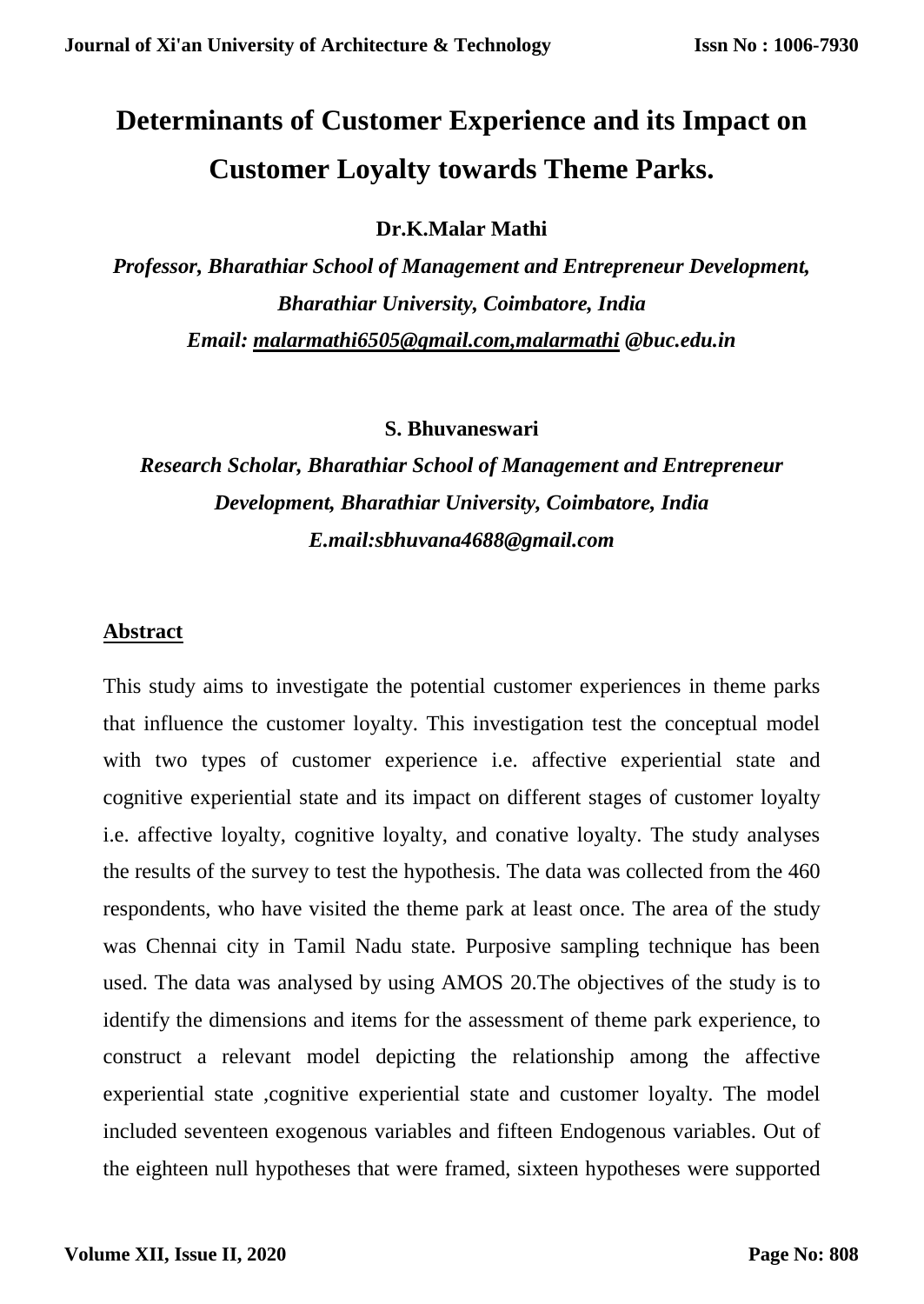and three hypotheses were not supported. The findings revealed that the proposed model fit the observed data well, with acceptable model fit indices. The study confirms that affective experiential state and cognitive experiential state has positive effect on affective loyalty and cognitive loyalty. Physical environment, social environment, audience and actors were found to be a most important theme park component influencing affective experiential state. In addition to this the theme park experience is also associated with cleanliness, layout, light, safety and security. Implications for the managers were discussed in the light of increasing the customer experience and in turn elevating the customer loyalty.

### **Key words:**

Affective Experiential state, Affective Loyalty, Customer Experience, Cognitive Experiential state, Cognitive Loyalty, Conative Loyalty.

#### **Introduction**

Theme park is an environment usually convolutedly themed to particular subjects or a group of subjects. A theme park is a group of entertainment attraction, rides and other events in a particular location for the enjoyment of large people. Theme parks have become a crucial component of the tourism industry, providing entertainment, enthusiasm and excitement for the visitors. During the last decade domestic tourism had grown at 14% on an average and currently it is estimated at 527 million. Out of this, the theme park industry alone generated 15 million footfalls in the year2017. Presently there are around 120 theme parks in India. The success and growth potential of the theme park industry is resulting into the advent of new manufacturers of amusement parks and theme parks in India. Customer experience is of critical importance for a service-dominant theoretical approach. Anderson (2007) defined the customer experience as the moment when consumption and production meet. Customer experience also has been defined using an affective and cognitive frame work (Rose *et.al.*2012) to explain that experience occurs during a contact between a customer and service provider and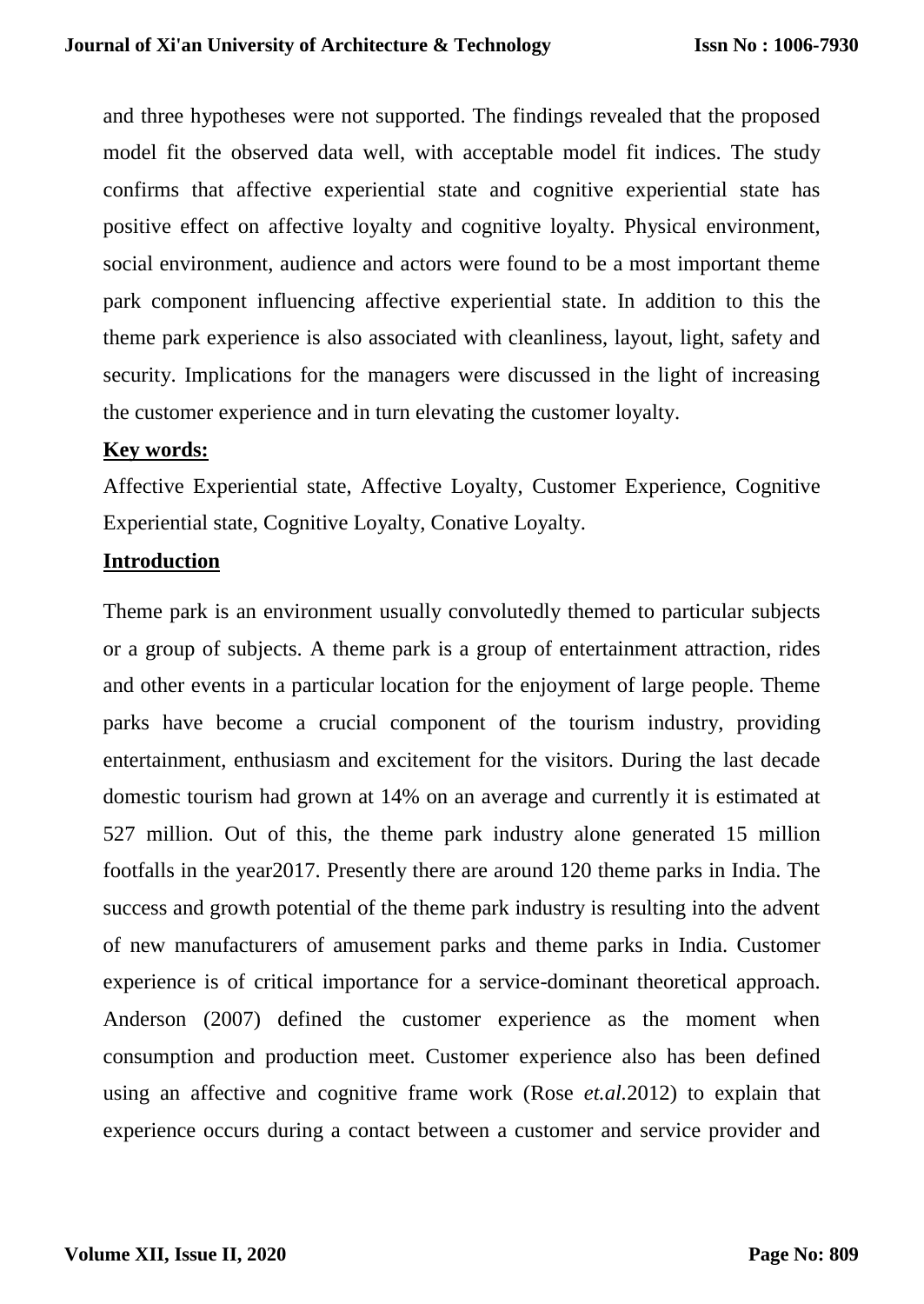involves both affective and cognitive customer reactions. Customer experience starts with a first contact between the customer and service provider.

#### **Review of Literature**

The empirical research reveals that the good physical environment includes both "soft" (Image, style, comfort, marketing, and ambience) and "hard" factors (operational efficiency, cost, safety, cleanliness and maintenance, and space allocation) (Katsigris and Thomas 2008).Social environment from the perspective of the environment psychology claims the influence of physical setting with social aspects of the setting (Bitner1992.,).Grove et al.(1998)stated that service experience is suitable for assessing services that involve face-to-face encounters between the staff (actors) and the customers within an organization controlled setting. Audience (customers) are no longer passive recipients within the service setting but become active participants to obtain a satisfying experience. Although there is an empirical research showing evidence that involves ones affective system through the generation of moods, feelings, and emotions (Gentile, Spiller & Noci 2007), in other research study it states that components of customer experience is connected with thinking or conscious mental process. (Gentile, Spiller & Noci 2007).Tian –Cole *et al.,* define quality of experience as "the psychological outcomes which visitors derive from visiting a facility. It reflects visitors' perceived benefit to obtain the experience .The study done by Dabholkar *et al*(2003) involves that convenience on services and the consequent improvement of customer experience. Milman.A (2009) identified attributes like rides, safety and security, cleanliness, quality of foods, layout of the parks to evaluate the guest experience at theme park. Affective loyalty is defined as favourable emotion and attitude towards a certain company or product or services. Cognitive loyalty is defined as loyalty that is based on the cost of a certain product or service and not based on the relationship with the company (Bitner, 1990)**.** The conative loyalty is defined as intention to pursue purchasing behaviour with the same company. It involves a behavioural intent component. (Evanschitzky &Wunderlich, 2006).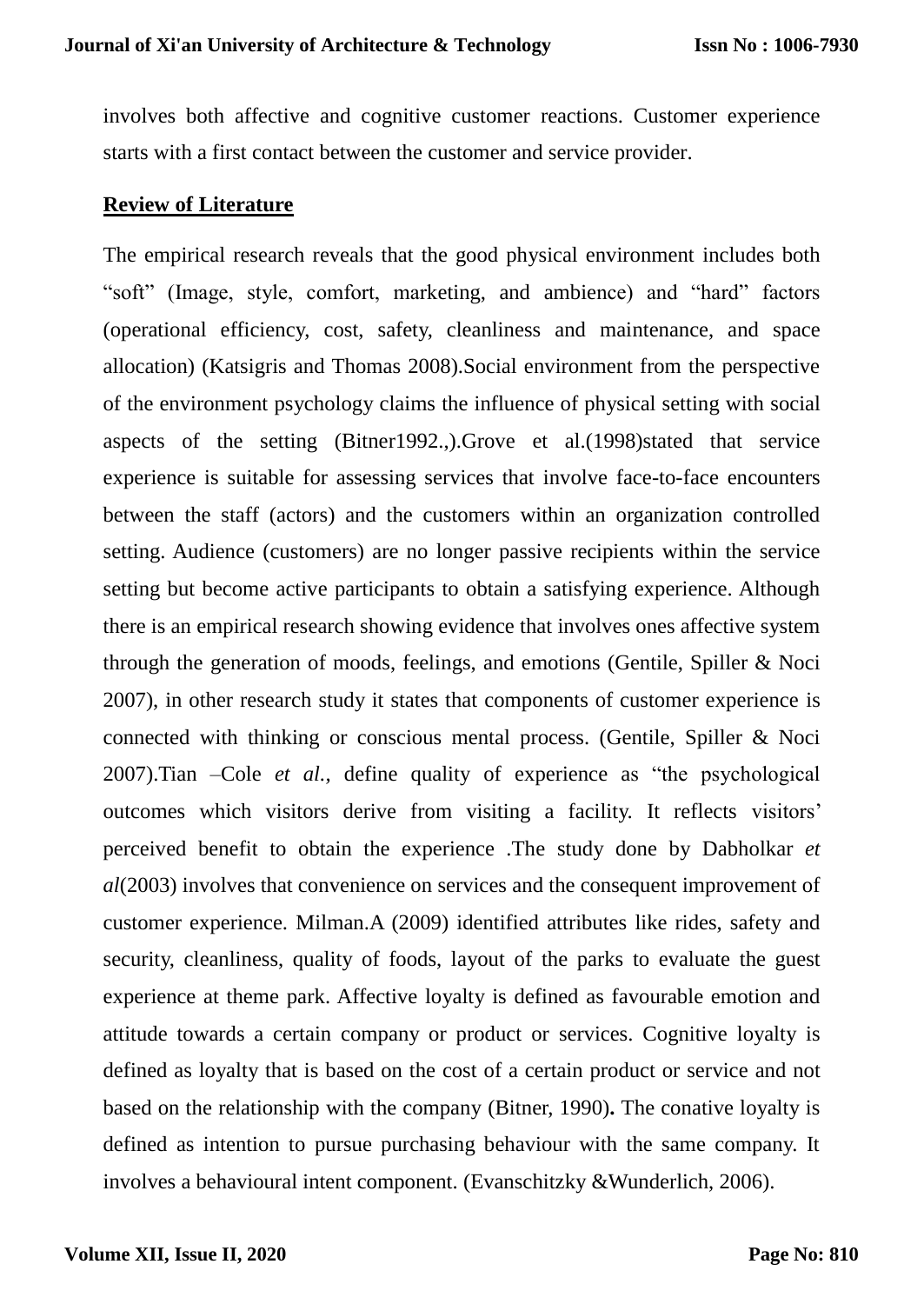## **Research Gap**

Previous research has observed that improvements in quality lead to improvements in experience which, in turn, leads to improvement in customer satisfaction (Cole & Scott, 2004). The same authors have highlighted that experience fully mediates the relationship among performance, customer satisfaction, and revisit intention. Previous studies have argued that customer experience and satisfaction are based on the level of service quality and that service quality can be considered to be antecedent of customer experience (Dick & Basu, 1994; Anderson & Fornell, 1992; Rust & Oliver, 1994). The observed relationship between quality attributes, convenience, perceived price fairness, and customer experience becomes more complicated when it is taken into account that several variables moderate the observed relationship among quality attributes, experience and customer satisfaction ( Anderson, 2007; Gountas,2003), because experience are influenced by factors that are not always controlled by the " the experience provider"(Pullman&Gross,2004). The theory of reasoned action is often used as the basis for the Analysis of the relationship between cognitive, affective, and conative loyalty (Back, & Parks, 2003). Based on this framework, attitudinal loyalty has three stages: cognitive, affective and conative loyalty. Oliver's (1997) theory of customer loyalty stages and consequential relationship with attitudinal and behavioural loyalty are evident, no empirical study has been undertaken in the theme park industry in India.

Based on this gap, a theoretical framework of antecedents and outcomes of customer experience in theme park establishment is proposed and tested. This framework involves different quality attributes of theme park establishments, customer experience dimensions and customer loyalty.

## **Purpose of the study**

1. To identify the dimensions and items for assessment of the theme park experience.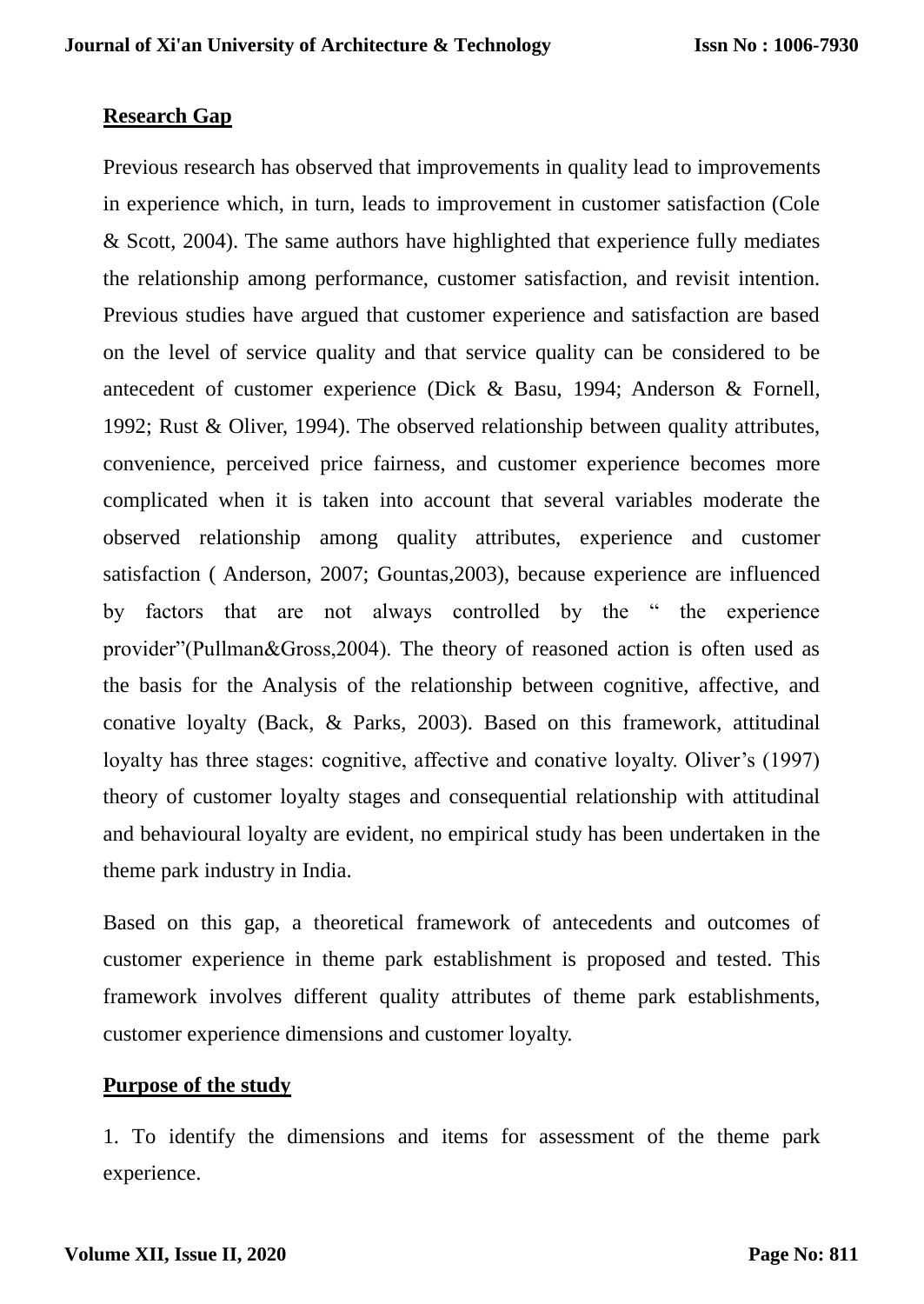2. To develop a model of various antecedents of customer experience in theme park.

3. To recognise the importance of customer loyalty in theme parks.

# **Research methodology**

The population for the study were the visitors of the theme parks located in Chennai city in Tamil Nadu state. The sampling unit selected for this study consisted of visitors of the theme park like MGM, VGP, and Queens land. The survey has been conducted with 460 respondents. Purposive sampling technique has been used for the study. The questionnaire was pretested to ensure clarity and prompt response from the respondents. The data is normally distributed. The value of Skewness ranged from is 0.946 to 1.669 and value for Kurtosis ranged from .047 to 6.001. Further Mahalannobis distance was also calculated. It was found that the significant values are not high in both p1 and p2, so the data is distributed normally.

| <b>VARIABLES</b>                          | NO.OF       | <b>REFERENCES</b>         |
|-------------------------------------------|-------------|---------------------------|
|                                           | <b>ITEM</b> |                           |
| Affective<br>Experiential<br><b>State</b> | 6           | Susskind and Chan (2000)  |
| <b>Social Environment</b>                 | 5           | Bitner (1992)             |
| Audience (Visitors)                       | 8           | Grove etal (1998).        |
| Actors (Staffs)                           | 8           | Bigne et.al., $(2005)$    |
| Cognitive<br>Experiential<br><b>State</b> | 3           | Susskind and Chan (2000), |

| <b>Table 1 Questionnaire Design</b> |  |  |  |
|-------------------------------------|--|--|--|
|-------------------------------------|--|--|--|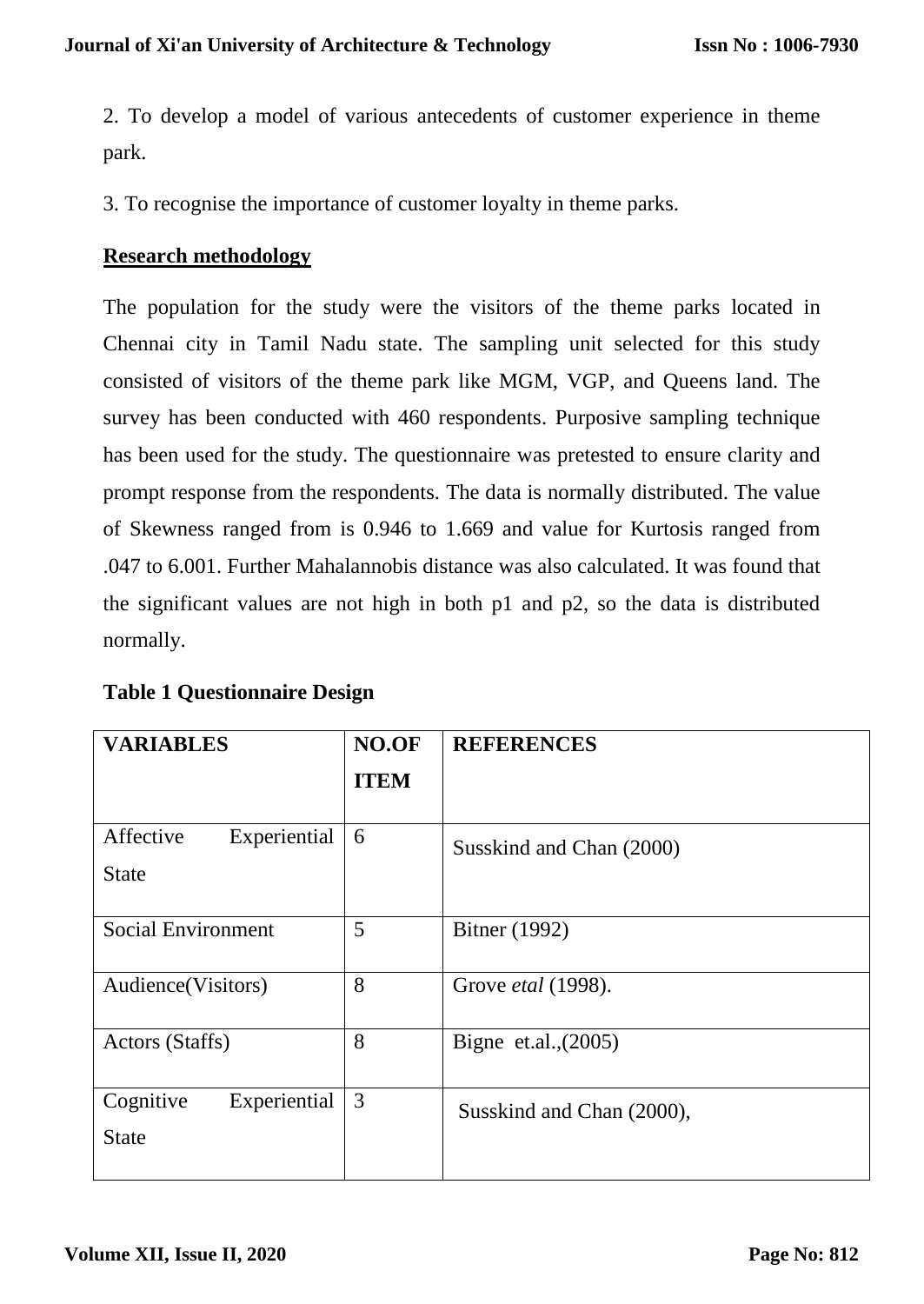| Layout                       | 5              | Milman (2009)                                        |  |  |
|------------------------------|----------------|------------------------------------------------------|--|--|
| Lighting                     | $\overline{3}$ | Bitner (1992).                                       |  |  |
| Perceived Benefit            | 10             | Bitner (1992).                                       |  |  |
| Parking Area                 | 3              | Bitner (1992).                                       |  |  |
| Convenience                  | 6              | Colwell et.al., (2008), Berry et.al (2002)           |  |  |
| <b>Quality of Experience</b> | 41             | Oliver (1999).                                       |  |  |
| Food Quality                 | $\overline{4}$ | Namkung & Jang (2007), Peri, C. (2006)               |  |  |
| Safety and Security          | $\overline{4}$ | Bitner (1992).                                       |  |  |
| Physical Evidence            | 22             | Gentile, Spiller, &Noci (2007), Roseet al<br>(2012). |  |  |
| <b>Brochure</b>              | $\overline{4}$ | Tian-Cole (2002).                                    |  |  |
| <b>Affective Loyalty</b>     | $\overline{7}$ | Oliver (1997)                                        |  |  |
| Cognitive Loyalty            | 5              | Sivadas & Baker-Prewitt, (2000),                     |  |  |
| <b>Conative Loyalty</b>      | 5              | Oliver (1995), Oliver (1997).                        |  |  |

# **Findings and Discussion**

# **Demographic and Descriptive Information**

The demographic profile of the participants indicates that 57.5%are male and 43% are females with the relatively younger average age of 26-35 years. Almost 47.8% of participants reported that they visited the theme park more than twice. 28.7 % of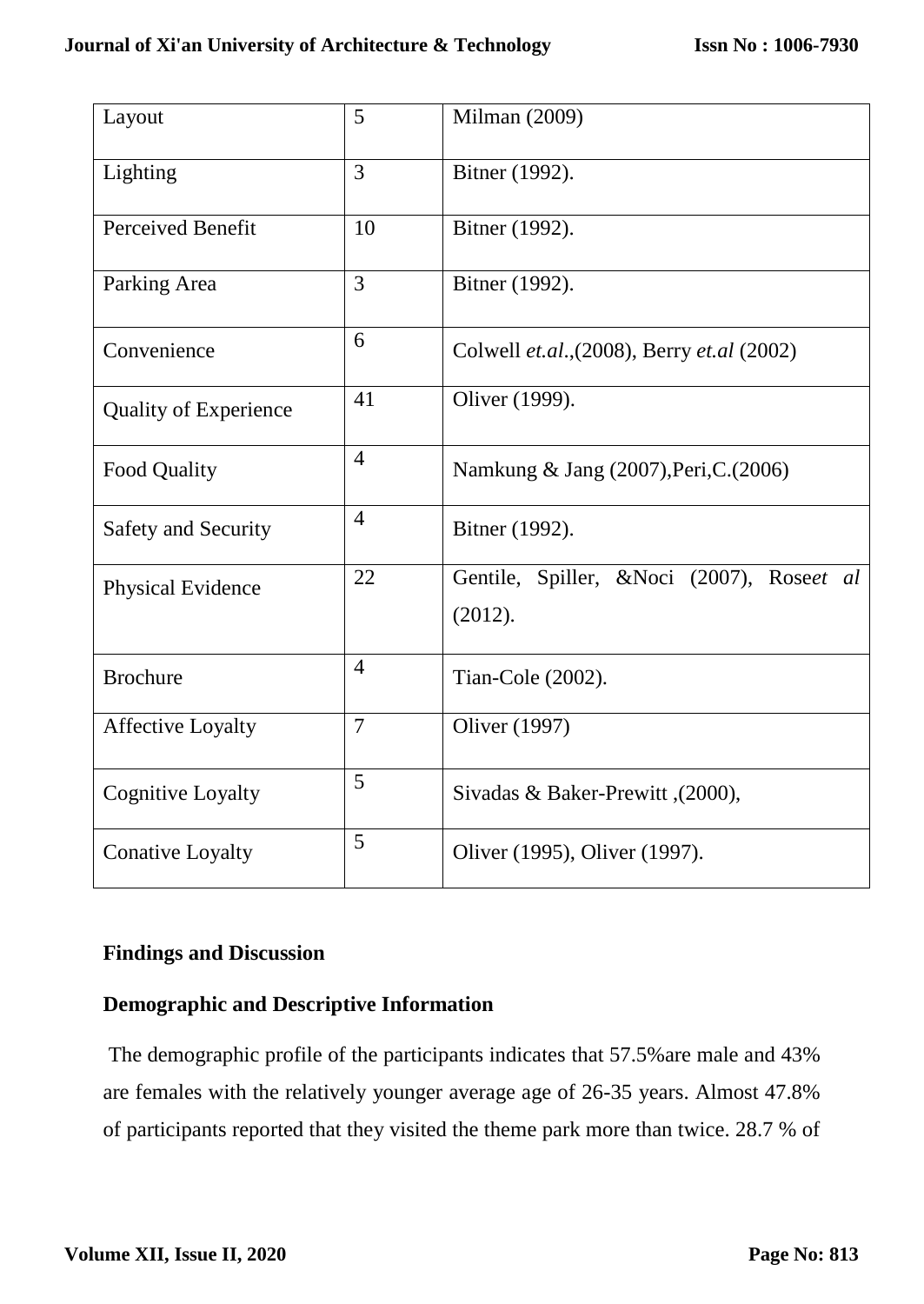the participant's income ranged between 20,000 to 30,000.Water theme park rather than Amusement park is mostly preferred by the respondents.

## **Structural Equation Modeling- Hypothesis Testing**

Structural Equation modelling was used to analyse the main survey data to determine the pattern of relationship among the variables under examination. The proposed model was tested by Amos-20. Structure equation modeling utilises diverse mode types to explain both latent and observed relationship among the variables. In the first step of data Analysis, the proposed framework and hypotheses were tested through structural equation modelling (SEM).This techniques allow researchers to simultaneously test a set of interrelated hypotheses by estimating the relationships among multiple independent and dependent variables in structural model (Gefen, Straub, &Boudreau, 2000).For this stage of analysis the entire sample of 460 participants was used.

| Measure       | Threshold | Value   | Criteria Met |
|---------------|-----------|---------|--------------|
| Chi square/df | $\leq$ 3  | 2.707   | Yes          |
| <b>CFI</b>    | < 0.97    | .993    | Yes          |
| <b>GFI</b>    | < 0.96    | .993    | Yes          |
| <b>AGFI</b>   | < 0.94    | .906    | Yes          |
| <b>RMSEA</b>  | < 0.06    | .067    | Yes          |
| P value       | >0.05     | $.000*$ | $No*$        |

#### **Table 2 Measurement Model Fit Indicators**

\*\*The absolute fit index of minimum discrepancy chi-square significant value can be ignored if the sample size obtained for the study is greater than 200. (Hair *et al.,* 1996; Joreskogand Sorbom, 1996).

# **Model fit**

The foundation for the structural model was the measurement model developed in 4 separate CFA analysis. Two antecedents, 15 latent constructs, 30 observed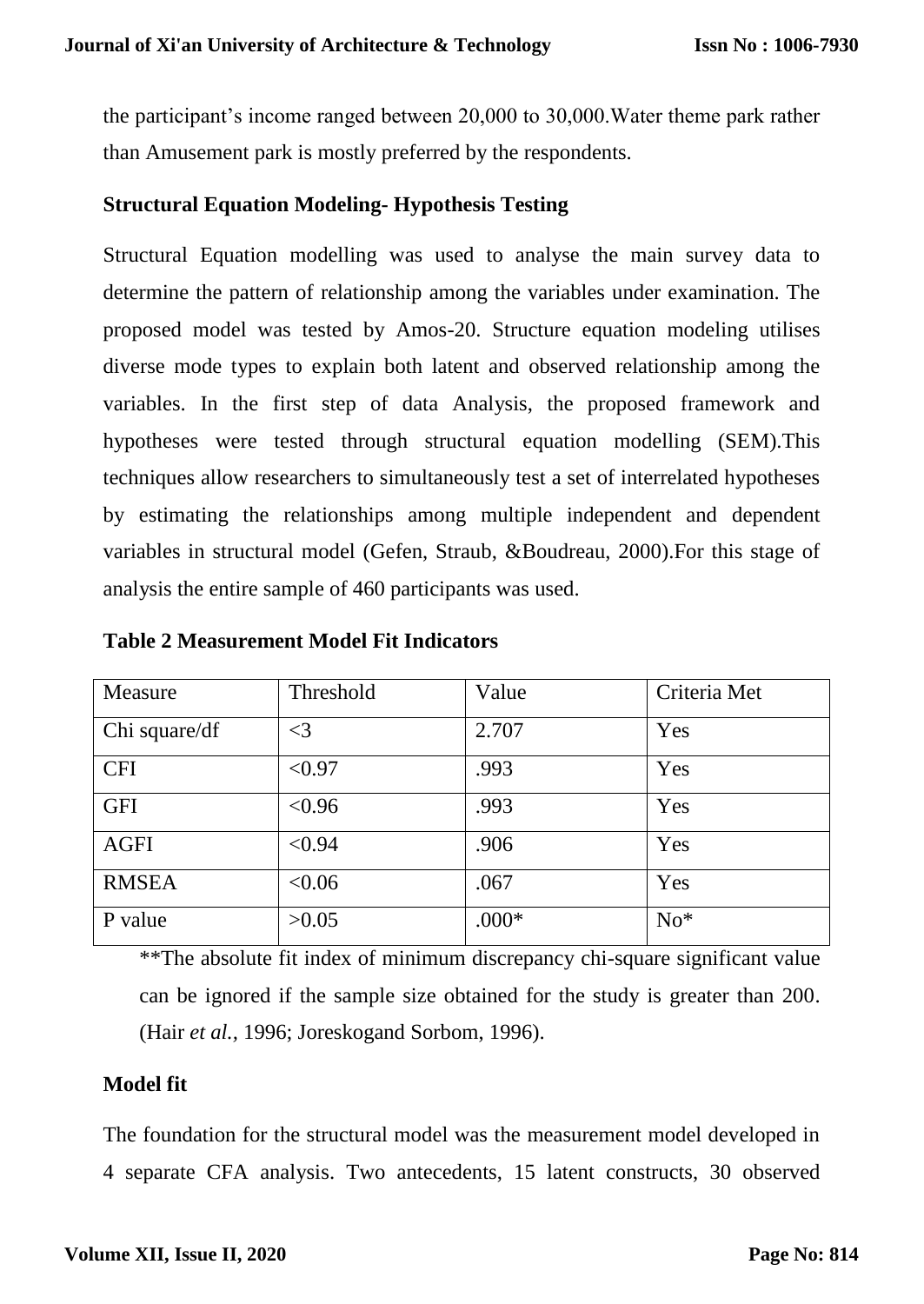variables were used in the model. The hypotheses relationships among the constructs were tested with the significance of model path coefficient. Similar to CFA considering that the normality assumption was met, the maximum likelihood estimates exploit to test the theoretical model in AMOS. The goodness of fit measures were used to access the overall structural model fit.(Table 2).The overall fit indices model was acceptable , with chi square to df ratio equal to 2.707, CFI equal to 0.993,GFI was 0.993, AGFI equal to 0.906 and RMSEA equal to 0.067.

## **Hypothesis Testing**

Hypothesis 1 stated that audience and actors has positive effect on affective experiential state. This hypothesis was tested based on two path coefficients. The path coefficient on audience and actors on affective experiential state was 0.673 which was statistically significance thus confirm the hypothesis H<sub>1</sub>. These results were consistent with the findings of Bigne*et al (*2005), Oliver and Mano (1993), Ashforth & Humprey (1996).Hypothesis 2 stated that social environment has positive effect on affective experiential state. The path coefficient on social environment and affective experiential state was 0.361which was statistically significance thus confirm the hypothesis H2.Previous research has argued that social environment has strong emotion and is considered as one of the most important drivers of positive customer experience (Hansen et.al, 2005; Gustafsson *et.al.,* 2006).Hypothesis 3 stated that physical environment has positive effect on affective experiential state. The path coefficient on physical environment and affective experiential state was 0.590 which was statistically significance thus confirm the hypothesis H3.This finding is consistent with previous studies that stated the quality of physical environment is of high importance in the service industry.(Bitner 1990; Millman, 2000).

Hypothesis 4 stated that affect state has positive effect on affective experiential state. The path coefficient on affect state and affective experiential state was 1.000 which was statistically significance thus confirm the hypothesis H4. This finding is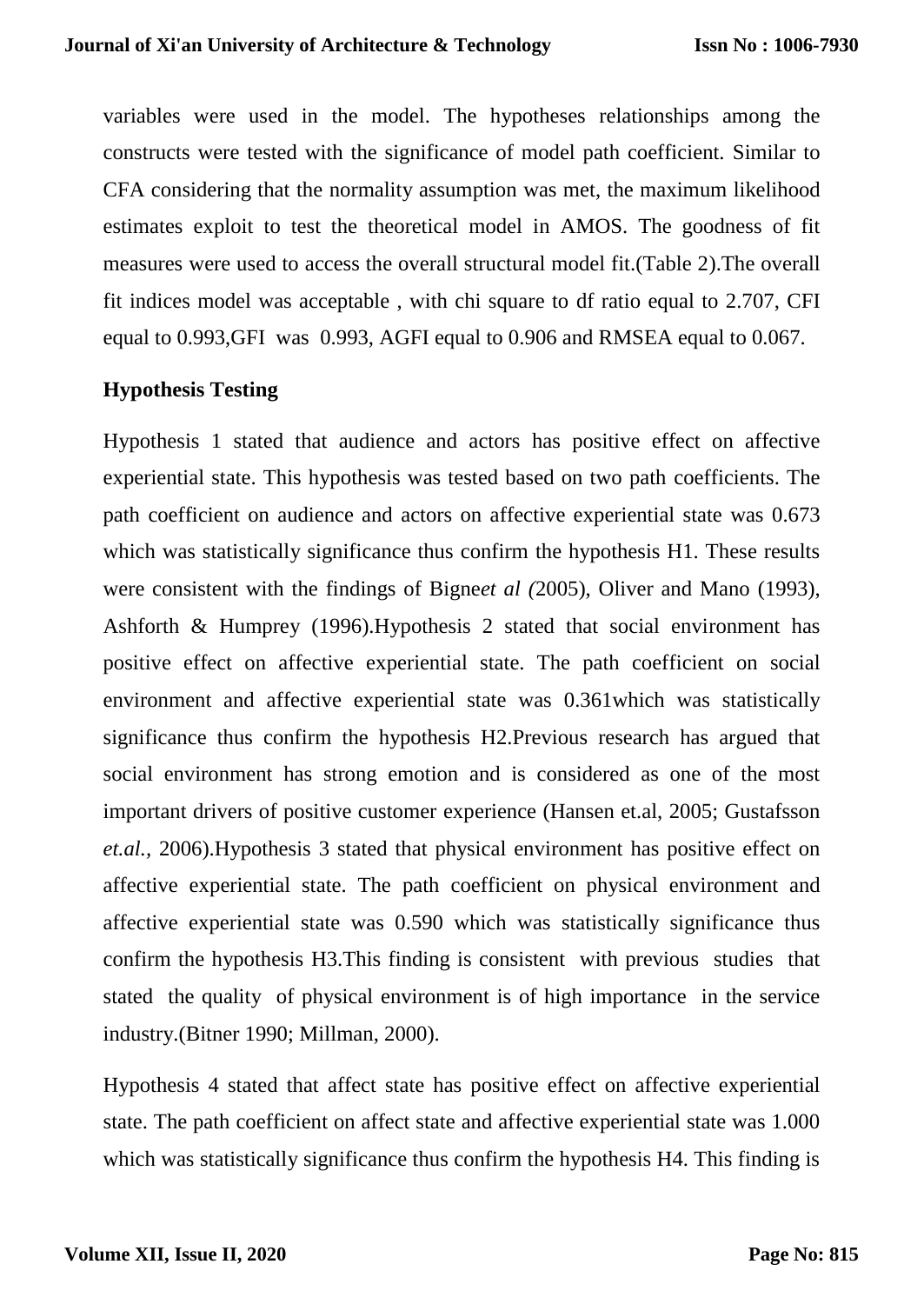consistent with previous studies that stated the affective experiential state is of high importance. (Gentile, Spiller, &Noci, 2007, Rose *et al* 2012).Hypothesis 5 stated that physical evidence has positive effect on cognitive experiential state. The path coefficient on physical evidence and cognitive experiential state was 1.000 which was statistically significance thus confirm the hypothesis H5. This finding is consistent with previous studies that stated the physical evidence is of high importance (Gentile, Spiller &Noci 2007, Rose *et al*2012).Hypothesis 6 stated that quality of experience has positive effect on cognitive experiential state. The path coefficient on quality of experience and cognitive experiential state was 2.197 which was statistically significance thus confirm the hypothesis H6. This finding is consistent with previous studies of Tian-Cole et al.,(2002) that stated the quality of experience is of high importance in the marketing and leisure industry. Hypothesis 7 stated that convenience has positive affect on cognitive experiential state. The path coefficient on convenience and cognitive experiential state was 0 .304 which was statistically significance thus confirm the hypothesis H7. Convenience in the service setting has received significant academic attention. Previous study undertaken by (Dabholkar *et.al;* 2003; Milman.A (2009) has shown that the effect of technology on service convenience that has a consequent improvement on customer experience.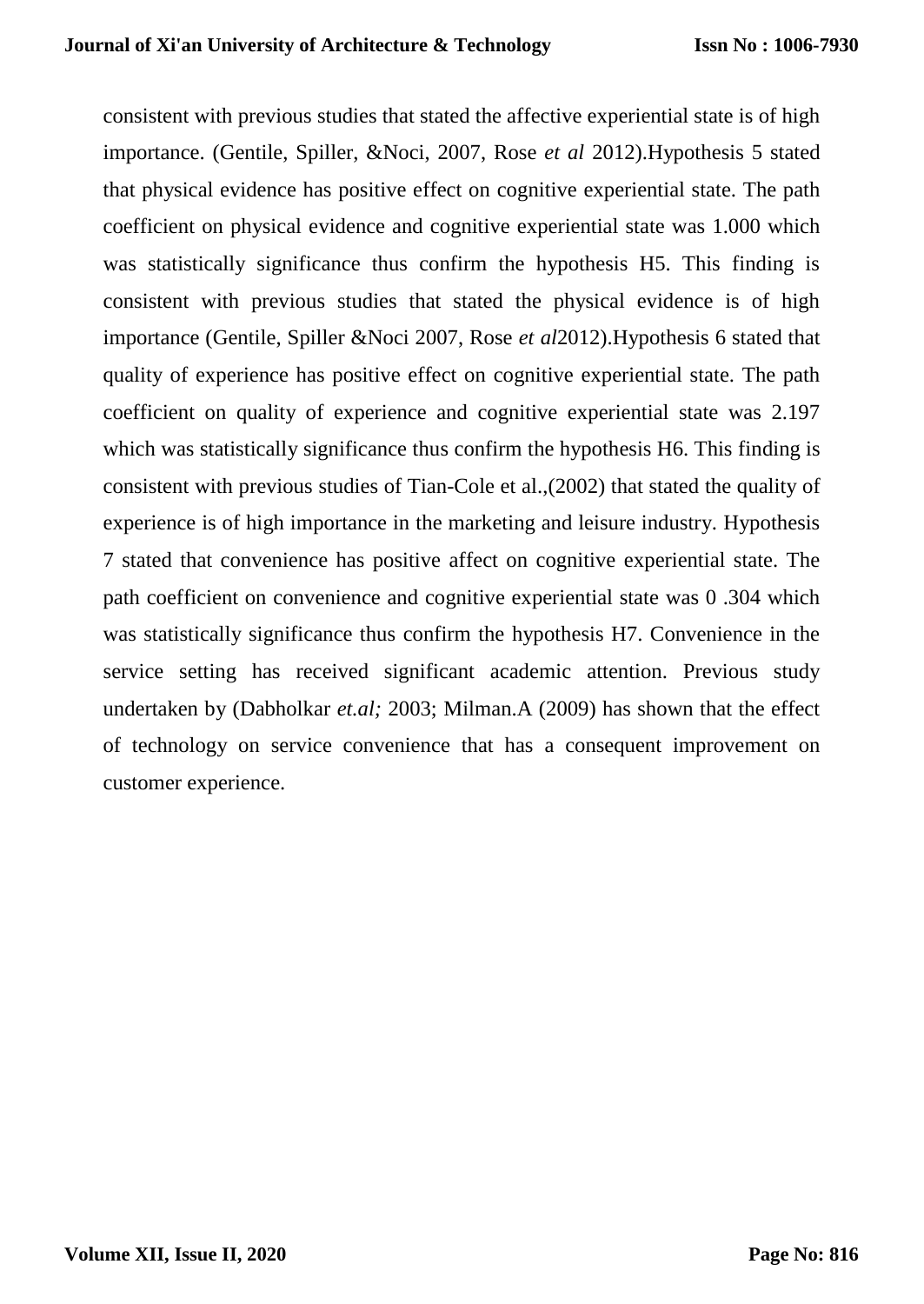# **Figure 1 SEM Model**

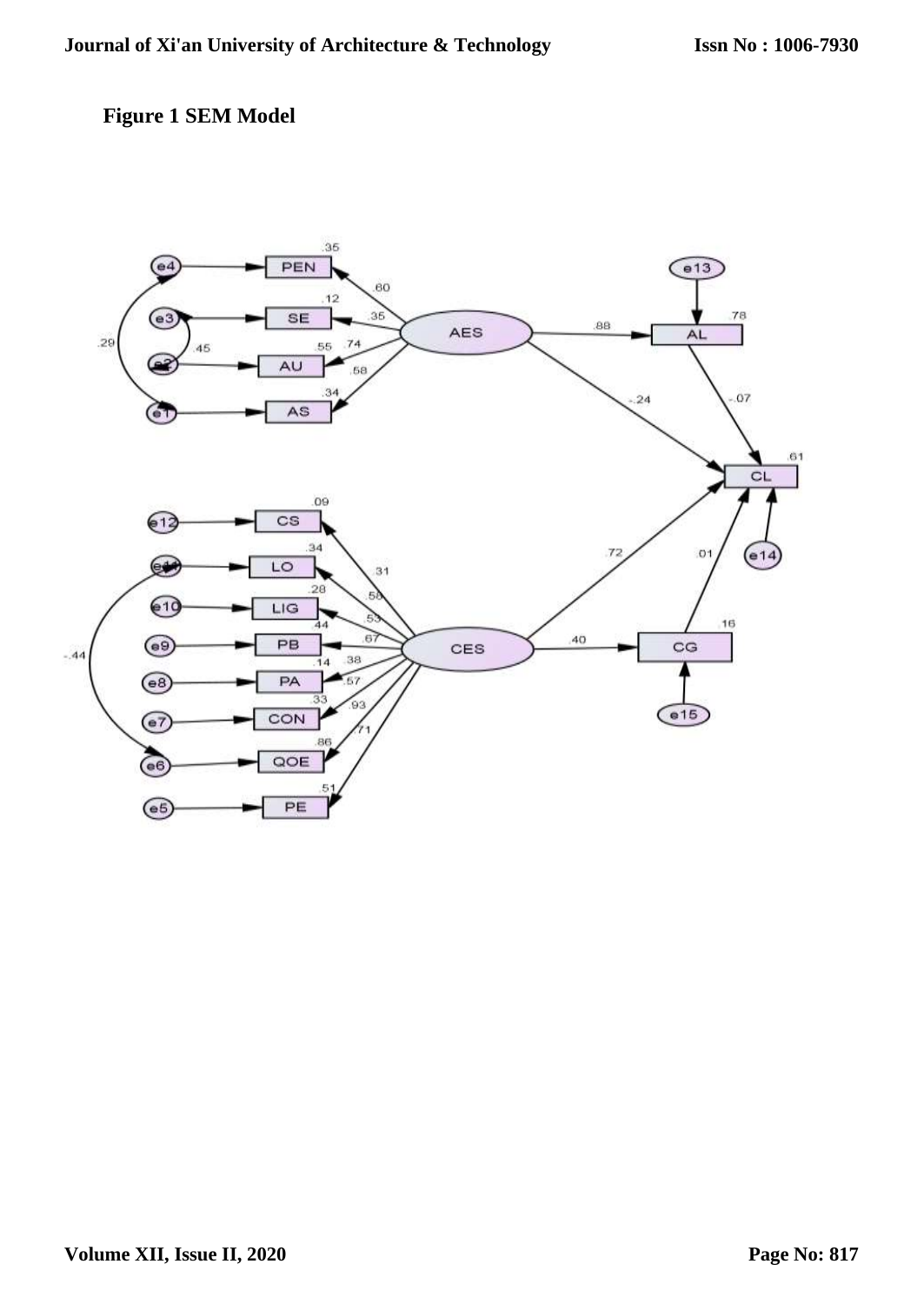# **Table 3 Base Model Path Estimate**

| Variables                                                                                                       | Estimate | S.E. | C.R.     | $\mathbf{P}$ | Results    |
|-----------------------------------------------------------------------------------------------------------------|----------|------|----------|--------------|------------|
| AFFECTIVELOYALTY←AES                                                                                            | 1.431    | .127 | 11.285   | ***          | Supported  |
| COGNITIVELOYALTY CES                                                                                            | .276     | .033 | 8.320    | ***          | Supported  |
| AESSTATE CAES                                                                                                   | 1.000    |      |          |              | Supported  |
| <b>AUDIENCE←AES</b>                                                                                             | .673     | .059 | 11.463   | ***          | Supported  |
| SOCIALENVIRONMENT CAES                                                                                          | .361     | .057 | 6.342    | ***          | Supported  |
| PHYSICALENVIRONMENT CAES                                                                                        | .590     | .050 | 11.869   | ***          | Supported  |
| PHYSICALEVIDENCE <ces< td=""><td>1.000</td><td></td><td></td><td></td><td>Supported</td></ces<>                 | 1.000    |      |          |              | Supported  |
| QUALITYOFEXPERIENCE <ces< td=""><td>2.197</td><td>.120</td><td>18.265</td><td>***</td><td>Supported</td></ces<> | 2.197    | .120 | 18.265   | ***          | Supported  |
| CONVINIENCE←CES                                                                                                 | .304     | .026 | 11.847   | ***          | Supported  |
| <b>PARKINGAREA ← CES</b>                                                                                        | .292     | .037 | 7.812    | ***          | Supported  |
| PERCEIVEDBENEFIT CES                                                                                            | 1.094    | .079 | 13.813   | ***          | Supported  |
| <b>LIGHT←CES</b>                                                                                                | .476     | .044 | 10.919   | ***          | Supported  |
| LAYOUT <del>(</del> CES                                                                                         | .557     | .049 | 11.307   | ***          | Supported  |
| CESSTATE←CES                                                                                                    | .240     | .038 | 6.354    | ***          | Supported  |
| CONATIVELOYALTY COGNITIVELOYALTY                                                                                | .014     | .040 | .347     | .728         | <b>Not</b> |
|                                                                                                                 |          |      |          |              | supported  |
| CONATIVELOYALTY CAFFECTIVELOYALTY                                                                               | $-.049$  | .086 | $-.571$  | .568         | <b>Not</b> |
|                                                                                                                 |          |      |          |              | supported  |
| CONATIVELOYALTY CAES                                                                                            | $-.291$  | .154 | $-1.895$ | .058         | <b>Not</b> |
|                                                                                                                 |          |      |          |              | supported  |
| CONATIVELOYALTY CES                                                                                             | .570     | .039 | 14.765   | ***          | Supported  |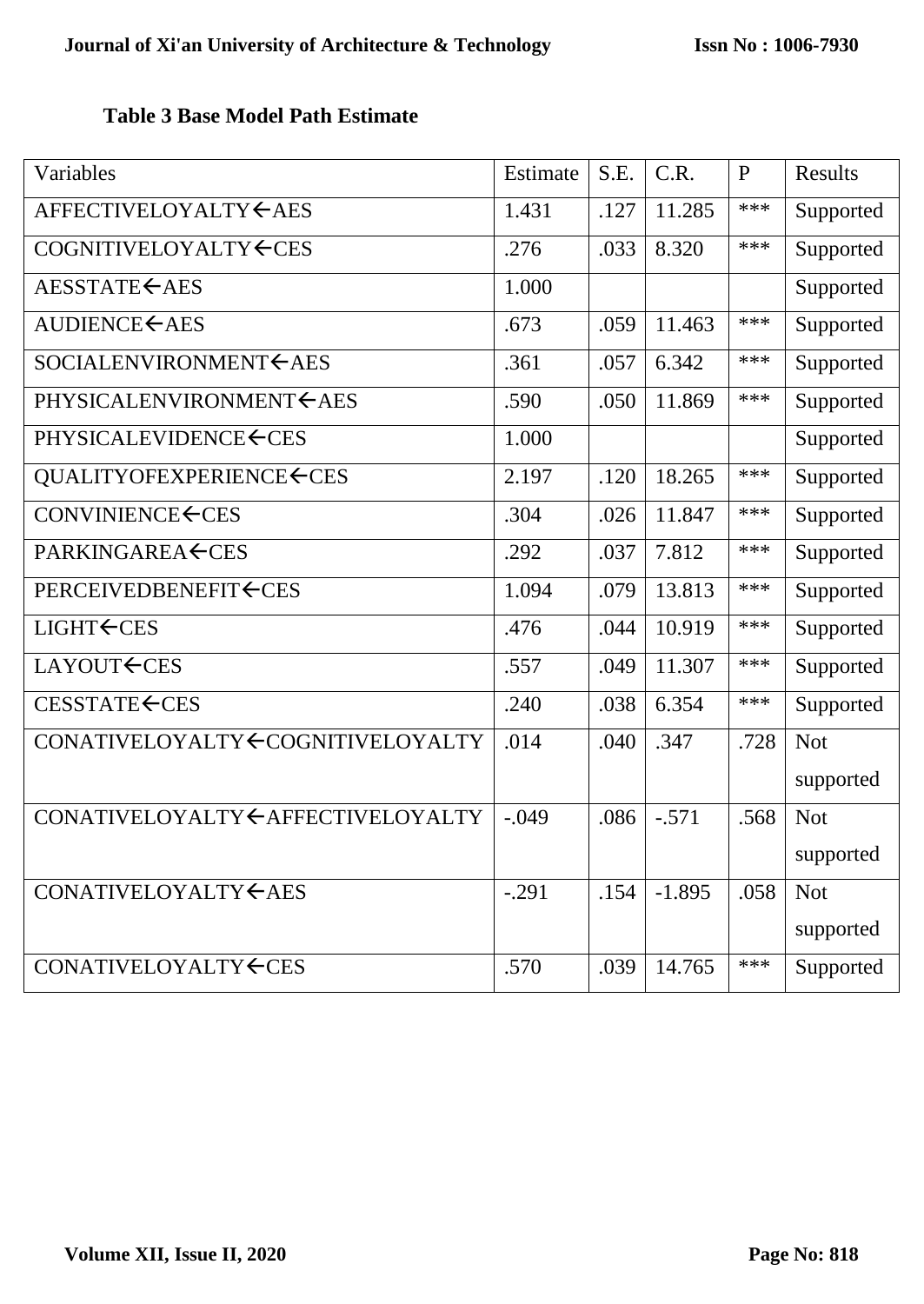At the same time, it is expected that the convenience improves the overall evaluation of the product and service without affecting the customers 'emotions (Crosby & Stephens, (1987).Hypothesis 8 stated that parking area has positive effect on cognitive experiential state. The path coefficient on parking area and cognitive experiential state was0.292 which was statistically significance thus confirms the hypothesis H8. This finding is consistent with previous studies that stated the quality of experience affects the cognitive experiential state. (Gentile, Spiller, & Noci 2007, Rose*et al*2012).Hypothesis 9 stated that perceived benefit has positive effect on cognitive experiential state. The path coefficient on perceived benefit and cognitive experiential state was0.292 which was statistically significance thus confirm the hypothesis H9 .Hypothesis 10 stated that light has positive effect on cognitive experiential state. The path coefficient on light and cognitive experiential state was 0.476 which was statistically significance thus confirm the hypothesis H10. Hypothesis 11 stated that layout has positive effect on cognitive experiential state. The path coefficient on layout and cognitive experiential state was 0.557 which was statistically significance thus confirm the hypothesis H11. Hypothesis 12 stated that cognitive state has positive effect on cognitive experiential state. The path coefficient on cognitive state and cognitive experiential state was 0.240 which was statistically significance thus confirm the hypothesis H12.This finding is consistent with previous studies that stated the psychological and behavioural response has been identified (Bitner 1992), (Oliver 1999).Hypothesis 13 stated that affective experiential state has positive effect on affective loyalty. This hypothesis was confirmed since the path coefficient (1.431) was statistically significant  $(p<0.001)$ . Such findings are also congruent with the previous studies that claim that customers experiential state positively influence affective loyalty and enjoyment (Khalifa&Liu 2007; Kim, Zaho&Yang, 2008: So, Wong&Sculli, 2005).Hypothesis 14 stated that cognitive experiential state has the positive effect on cognitive loyalty. This hypothesis was confirmed since the path coefficient (0.276) was statistically significant. The previous research has also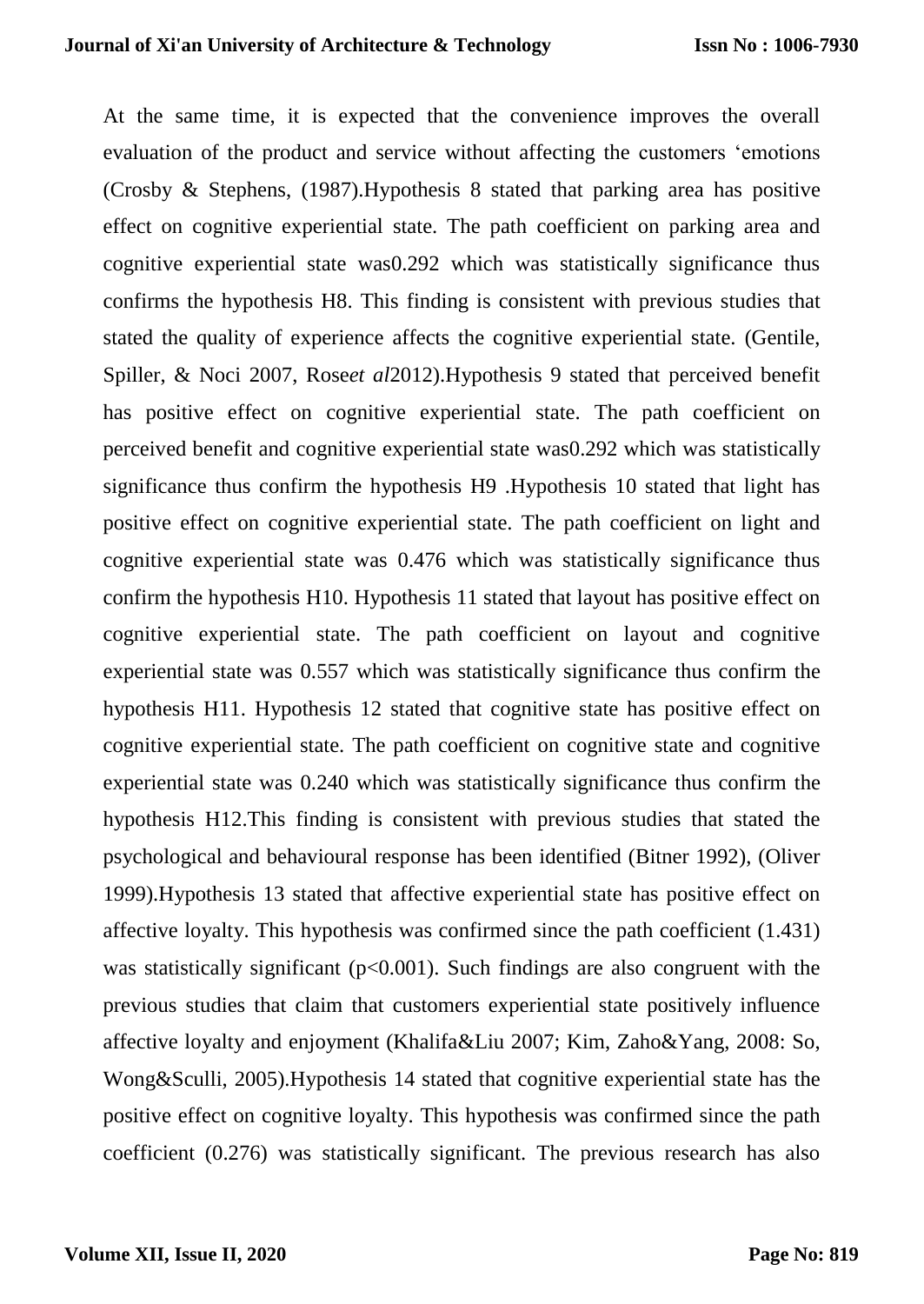investigated that the relationship between customer experience and customer loyalty is always positive. (Sivadas &Baker–Prewitt, 2000). Previous studies from researchers (Khalifa& Liu, 2007; Kim, Zaho &Yang, 2008) have also confirmed the same. Hypothesis 15 stated that affective experiential state positively effect conative loyalty was not confirmed as the path coefficient (-0.291) which was not statistically significant, thus failing to confirm the hypothesis. Hypothesis 16 stated that cognitive experiential state has the positive effect on conative loyalty was confirmed. The path coefficient on cognitive experiential state to conative loyalty was 0.276 which was statistically significance thus confirm the hypothesis H16**.**Hypothesis 17 stated that cognitive loyalty positively effect conative loyalty. This hypothesis was not confirmed since cognitive loyalty did not have a significant effect on word of mouth and the effect on return intention. This result somewhat confirms Oliver's model (Oliver 1997) of loyalty that has been developed by sequential stages where customers first developed cognitive loyalty followed by affective loyalty and conative loyalty. Hypothesis 18 stated that affective loyalty positively affects conative loyalty was not confirmed. Since the path between them was not statistically significant. The result shows that there is no relationship between affective loyalty and conative loyalty.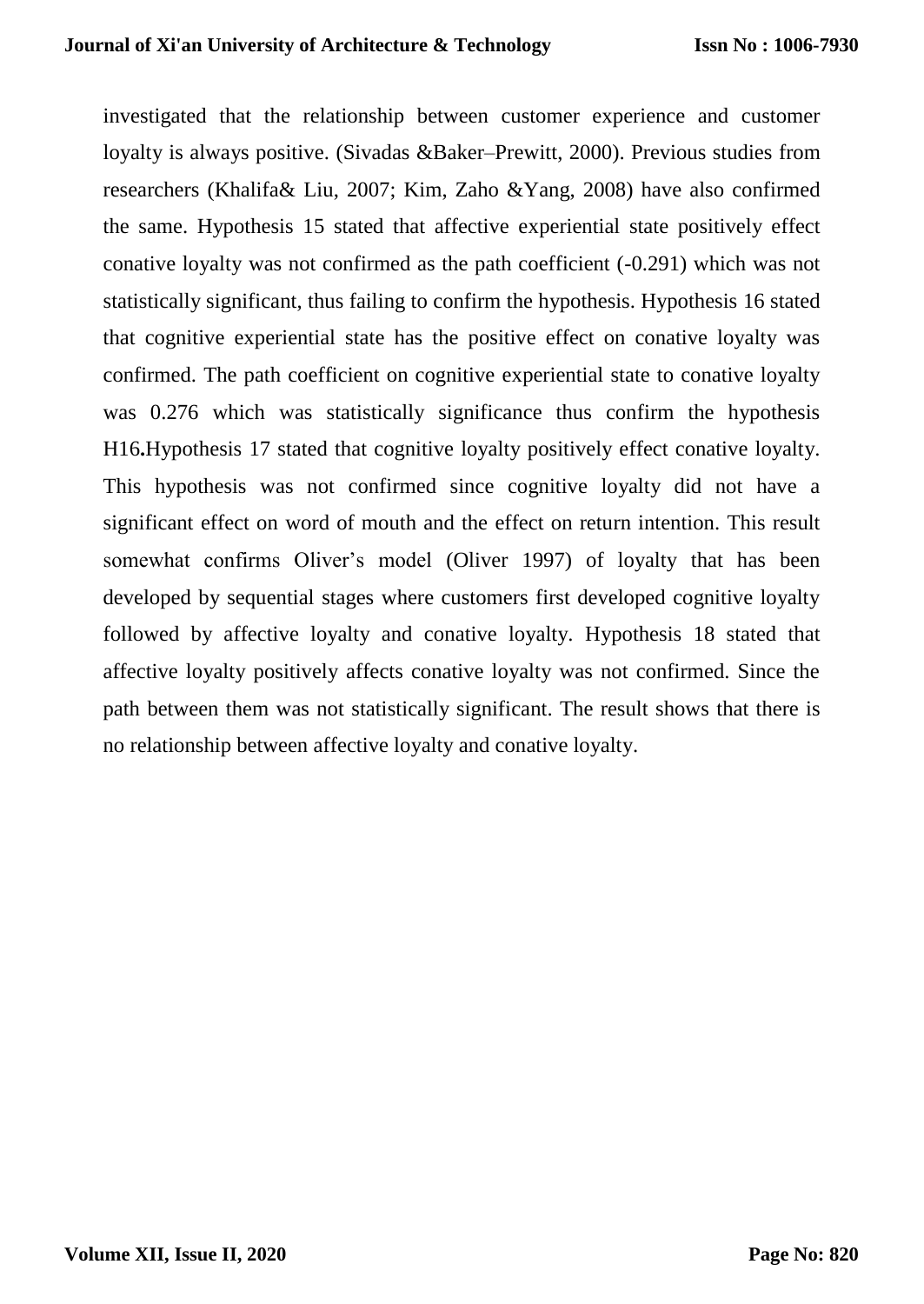| Variables                          | Estimate |
|------------------------------------|----------|
| COGNITIVELOYALTY                   | 0.161    |
| <b>AFFECTIVELOYALTY</b>            | 0.775    |
| <b>CONATIVELOYALTY</b>             | 0.609    |
| <b>COGNITIVE EXPERENTIAL STATE</b> | 0.094    |
| <b>LAYOUT</b>                      | 0.336    |
| <b>LIGHT</b>                       | 0.278    |
| <b>PERCEIVEDBENEFIT</b>            | 0.444    |
| <b>PARKINGAREA</b>                 | 0.142    |
| <b>CONVIENIENCE</b>                | 0.327    |
| <b>QUALITYOFEXPERIENCE</b>         | 0.856    |
| <b>PHYSICALEVIDENCE</b>            | 0.506    |
| PHYSICALENVIRONMENT                | 0.354    |
| SOCIALENVIRONMENT                  | 0.121    |
| <b>AUDIENCE</b>                    | 0.552    |
| AEFFECTIVE EXPERENTIAL STATE       | 0.337    |

# **Table 4 Squared Multiple Correlations (Group number 1-Default model)**

Table 4 interprets the squared multiple correlation. It is estimated that the predictors of affective loyalty explains 78% of its variance (i.e. 12% of variance is satisfied).Similarly the predictors of conative loyalty explains 6% of its variance. (i.e. 39% of variance is unexplained).But the predictors of cognitive loyalty explains 16% of its variance only.

# **Managerial Implications**

In theme park customers can develop affective loyalty, only if they have a number of positive emotional experiences. These experiences based on the results of the present study are influenced by physical environment, social environment, audience and actors. Further it has been proved from the study that cognitive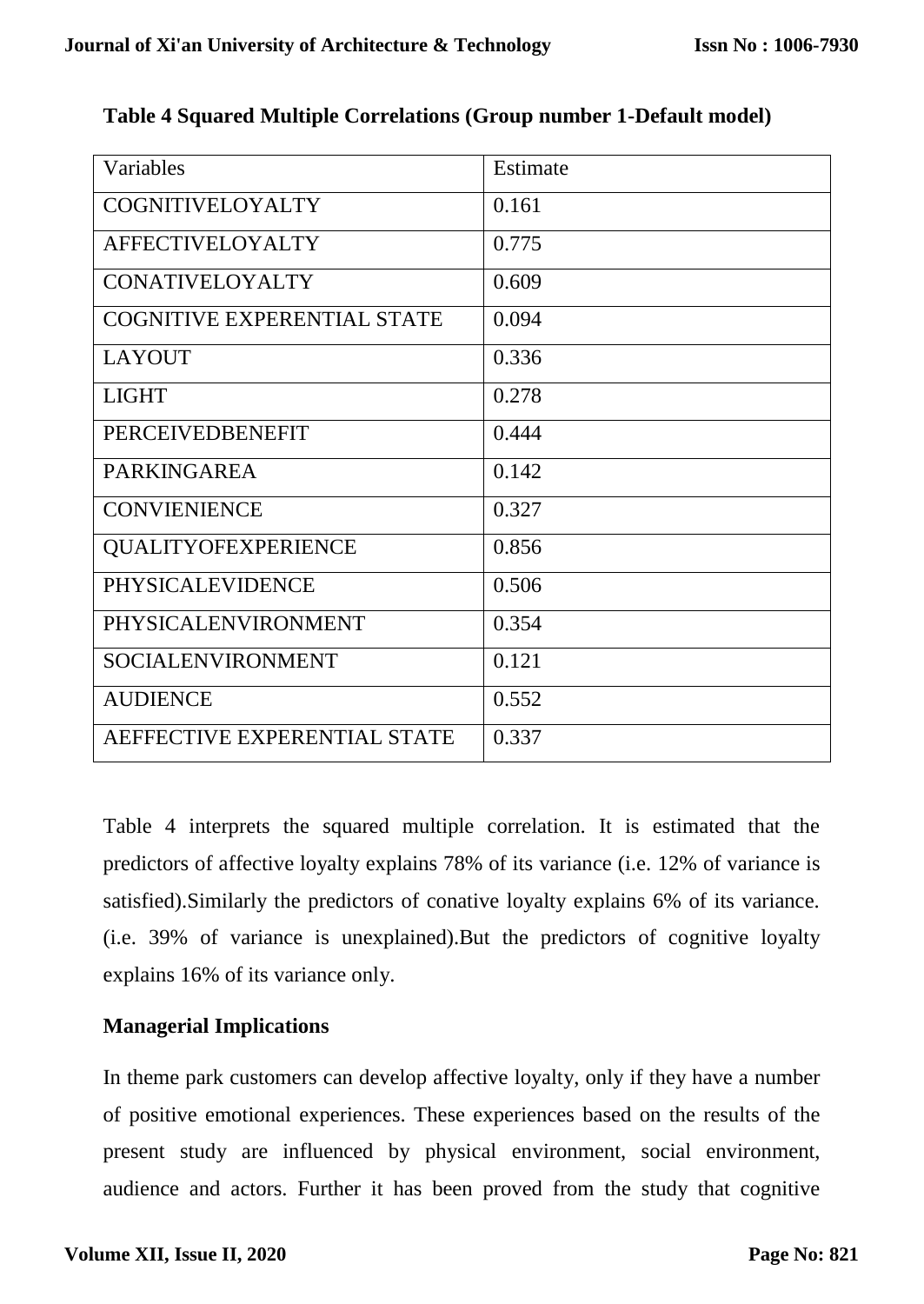loyalty effected the information available to the customers such as quality of experience, brochures, signage and number of rides, cleanliness, lightening, and layout. The results indicated that design, architecture, and atmosphere of the theme park play a significant role in satisfying the curiosity of the respondents. As expected audience performance did have significant impact on in –park visitor's emotions; which suggest it is essential that theme park management appropriately regulate the visitor's behaviour to ensure customer loyalty. In addition to the above, the promptness of service provided by the visitor also plays an important role in developing a positive effect on affective experiential state.

The result shows that quality of experience has positive effect on cognitive experiential state. The excitement arising out of each rides experience, technology, safety and security measures are the main components affecting the thinking or conscious mental process of the respondents. In addition to this, quality of food and cleanliness of the rest rooms, dressing room and the grounds also affect the quality of experience. The signage and brochure forms important components of physical evidence. The respondents are looking for clear signs and symbols and a comfortable path way. The design of the brochure has also attracted the respondents towards the particular theme park. Thus the theme park management should put more effort in addressing the dominant motives of different group of visitors to enhance theme park experience. The findings also reveal that generally respondents had an affective tendency to satisfaction and their immediate conscious mental process to be the main indicator of the customer loyalty. The theme park management should carefully manage the theme park service's especially considering every aspect of park setting and ambience, in order to elicit positive visitors' effect.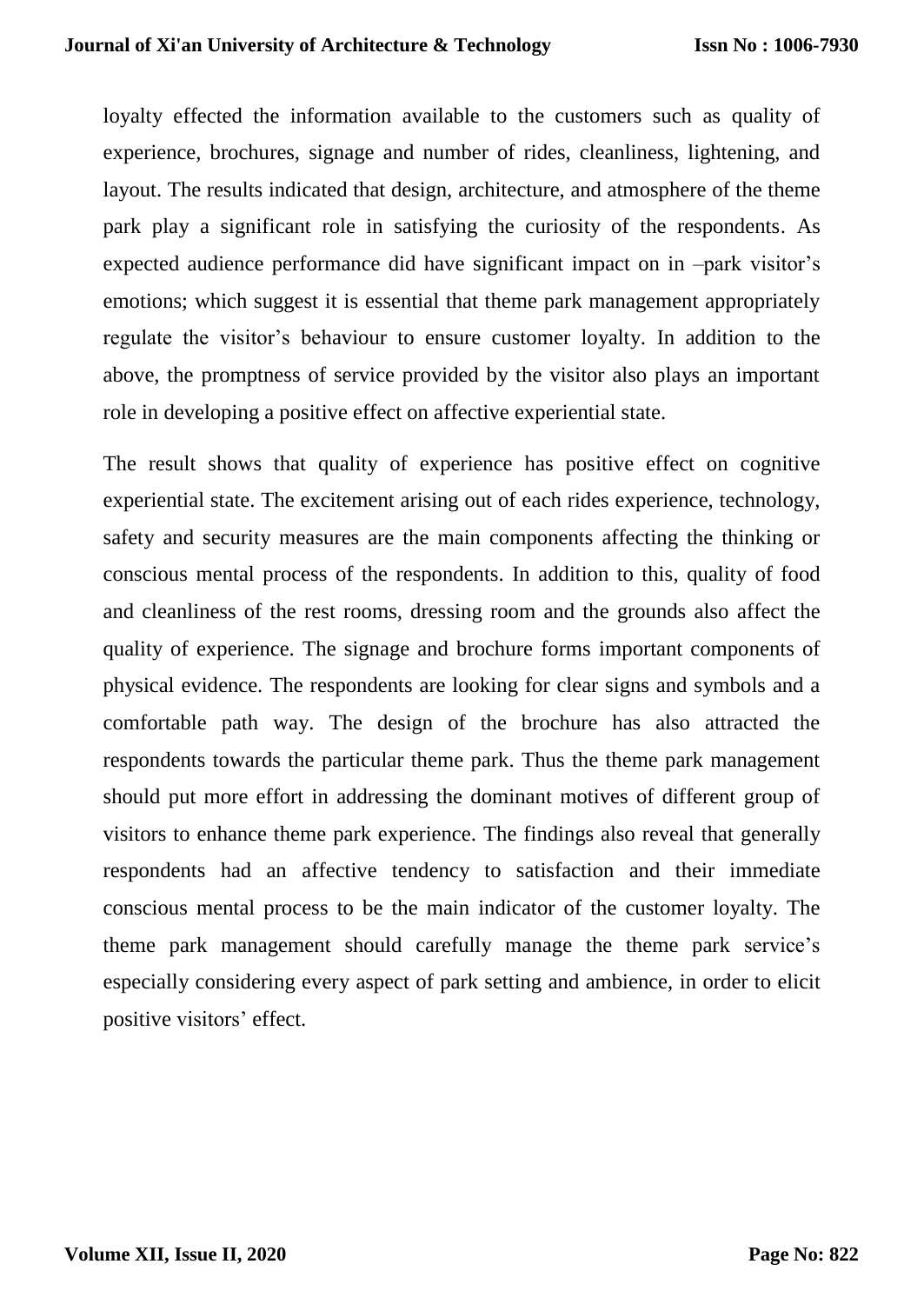## **Theoretical Implication**

The study has several important theoretical contribution .Different antecedents of customer experience in theme park establishment were recognised and the instrument that measures these dimensions was measured. The importance of each of the antecedents of customer experience was examined in regards to their effect on customer experience. Finally this study integrates two dimensions of customer experience i.e. affective experiential state, cognitive experiential state and customer loyalty stages into a comprehensive theoretical model that could be further applied and retested in other services industries. The findings are in line with Expectancy Disconfirmation Theory (Oliver,1980), Three Factor Model Of Quality (Rust and Oliver, 1994) and Customer Loyalty Integrated Conceptual Framework (Dick and Basu, 1994).

### **Conclusion**

In today's competitive market, providing only a good theme park services seems very unappealing. In fact the theme park management should focus on offering experiences that fulfil visitor's needs and elicit positive emotional feeling and cognitive process. Theme park operators need not only to device plans to attract the customers but should also investigate and understand the intricacies of the visitors psychological makeup. Therefore the theme park operators approach visitor's satisfaction from an experiential perception.

## **Limitations of the study and scope for further research**

No study is without boundaries and it opens way for further growth. This study also engrosses certain limitations. Human behaviour is a combination of personal attributes and various aspects of situation within which a person is placed. The study may have some respondents' bias since it is very difficult to control the respondents and make them answer all the questions in a sincere manner. Loss of sample took place because of lack of support and unfilled questionnaires. Further research may be undertaken to test the mediating and moderating effect of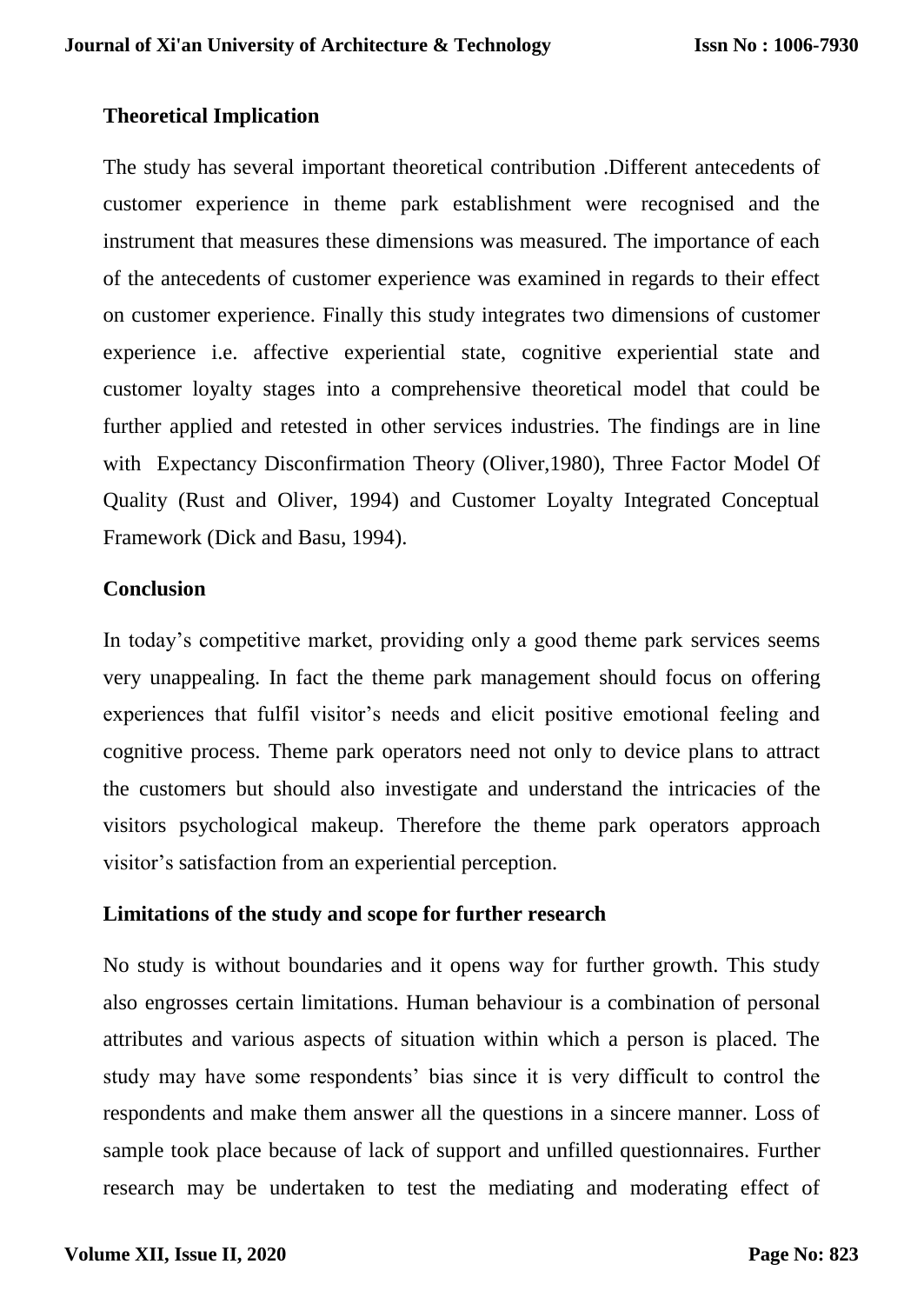variables on loyalty. In any case the findings of the study are indeed relevant to organization context.

## **References**

Ashforth, B. E., & Humphrey, R. H. (1995). Emotion in the workplace: A reappraisal. *Human relations*, *48*(2), 97-125.

Andersson,T.D.(2007). The tourist in the experience economy. *Scandinavian Journal of Hospitality and Tourism*, *7*(1), 46-58.

Back, K. J., & Parks, S. C. (2003). A brand loyalty model involving cognitive, affective, and conative brand loyalty and customer satisfaction. *Journal of Hospitality & Tourism Research*, *27*(4), 419-435.

Bitner, M. J. (1990). Evaluating service encounters: the effects of physical surroundings and employee responses. *The Journal of Marketing*, 69-82.

Bitner, M. J. (1992). Servicescapes: The impact of physical surroundings on customers and employees. *Journal of Marketing*, *56*(2), 57-71.

Bigné, J. E., Andreu, L., &Gnoth, J. (2005). The theme park experience: An analysis of pleasure, arousal and satisfaction.*Tourism Management*, *26*(6), 833- 844.

Berry, L. L., Seiders, K., & Grewal, D. (2002). Understanding service convenience. *Journal of Marketing*, *66*(3), 1-17.

Colwell, S. R., Aung, M., Kanetkar, V., & Holden, A. L. (2008). Toward a measure of service convenience: multiple-item scale development and empirical test. *Journal of Services Marketing*, *22*(2), 160-169.

Cole, S. T., & Chancellor, H. C. (2009). Examining the festival attributes that impact visitor experience, satisfaction and re-visit intention. *Journal of Vacation Marketing*, *15*(4), 323-333.

Crosby, L. A., & Stephens, N. (1987). Effects of relationship marketing on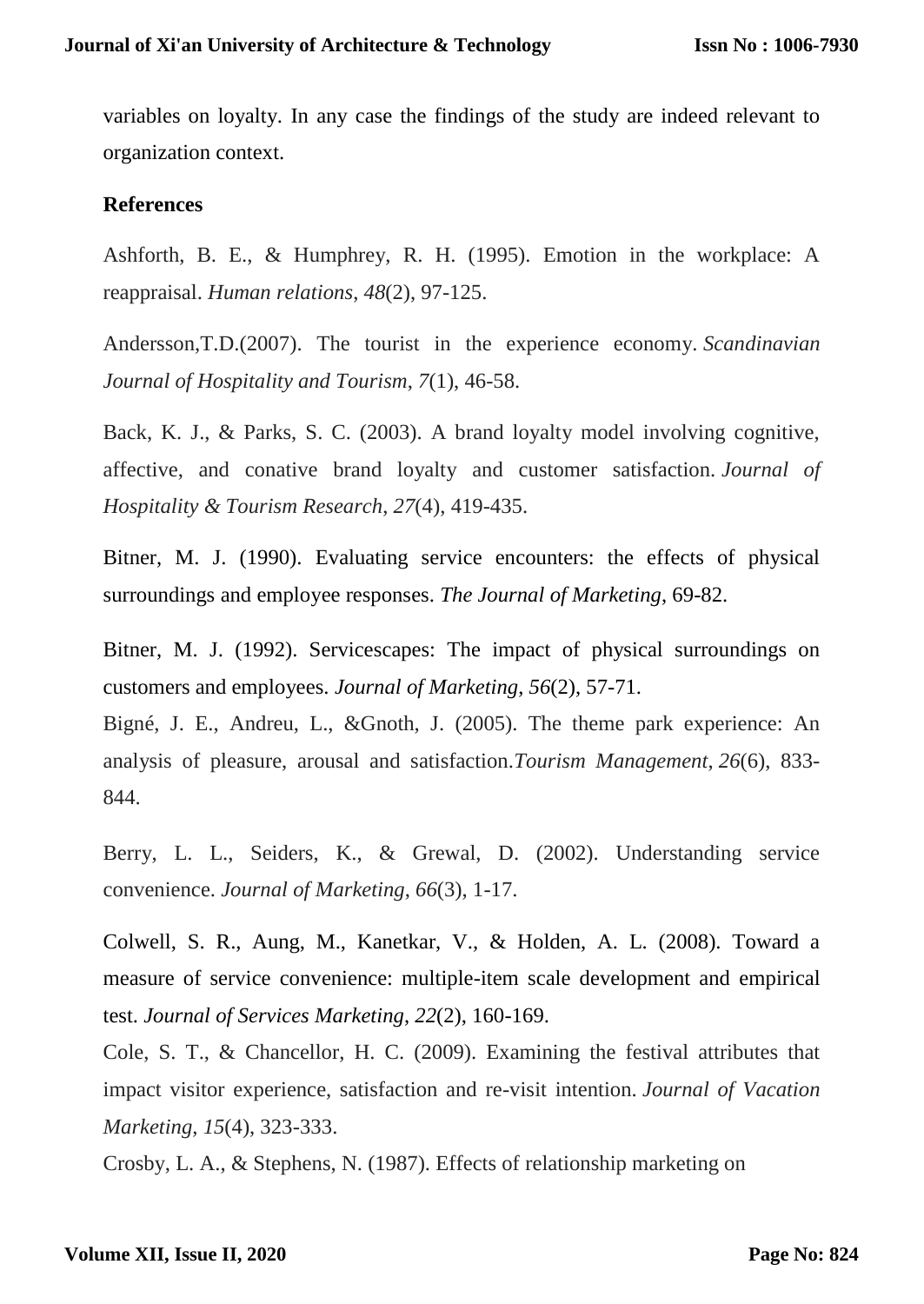satisfaction, retention, and prices in the life insurance industry. *Journal of* 

*Marketing Research*, *24*(4), 404-411.

Dabholkar, P. A., Michelle Bobbitt, L., & Lee, E. J. (2003). Understanding consumer motivation and behavior related to self-scanning in retailing: Implications for strategy and research on technology-based selfservice. *International Journal of Service Industry Management*, *14*(1), 59-95.

Dick, A. S., & Basu, K. (1994). Customer loyalty: toward an integrated conceptual framework. *Journal of the academy of marketing science*, *22*(2), 99-113.

Evanschitzky, H., & Wunderlich, M. (2006). An examination of moderator effects in the four-stage loyalty model. *Journal of Service Research*, *8*(4), 33 Fornell, C. (1992). A national customer satisfaction barometer: The Swedish experience. *Journal of marketing*, *56*(1), 6-21.0-345.

Gefen, D., Straub, D., & Boudreau, M. C. (2000). Structural equation modeling and regression: Guidelines for research practice. *Communications of the association for information systems*, *4*(1), 7.

Gountas,J(2003) Personality Types and Tourism Holiday Preferences .Ph.D dissertation University of Reading UK.

Grove, S. J., Fisk, R. P., & Dorsch, M. J. (1998). Assessing the theatrical components of the service encounter: A cluster analysis examination. *Service Industries Journal*, *18*(3), 116-134.

Gentile, C., Spiller, N., & Noci, G. (2007). How to sustain the customer experience: An overview of experience components that co-create value with the customer. *European Management Journal*, *25*(5), 395-410.

Gustafsson, I. B., Öström, Å., Johansson, J., & Mossberg, L. (2006). The Five Aspects Meal Model: a tool for developing meal services in restaurants. *Journal of foodservice*, *17*(2), 84-93.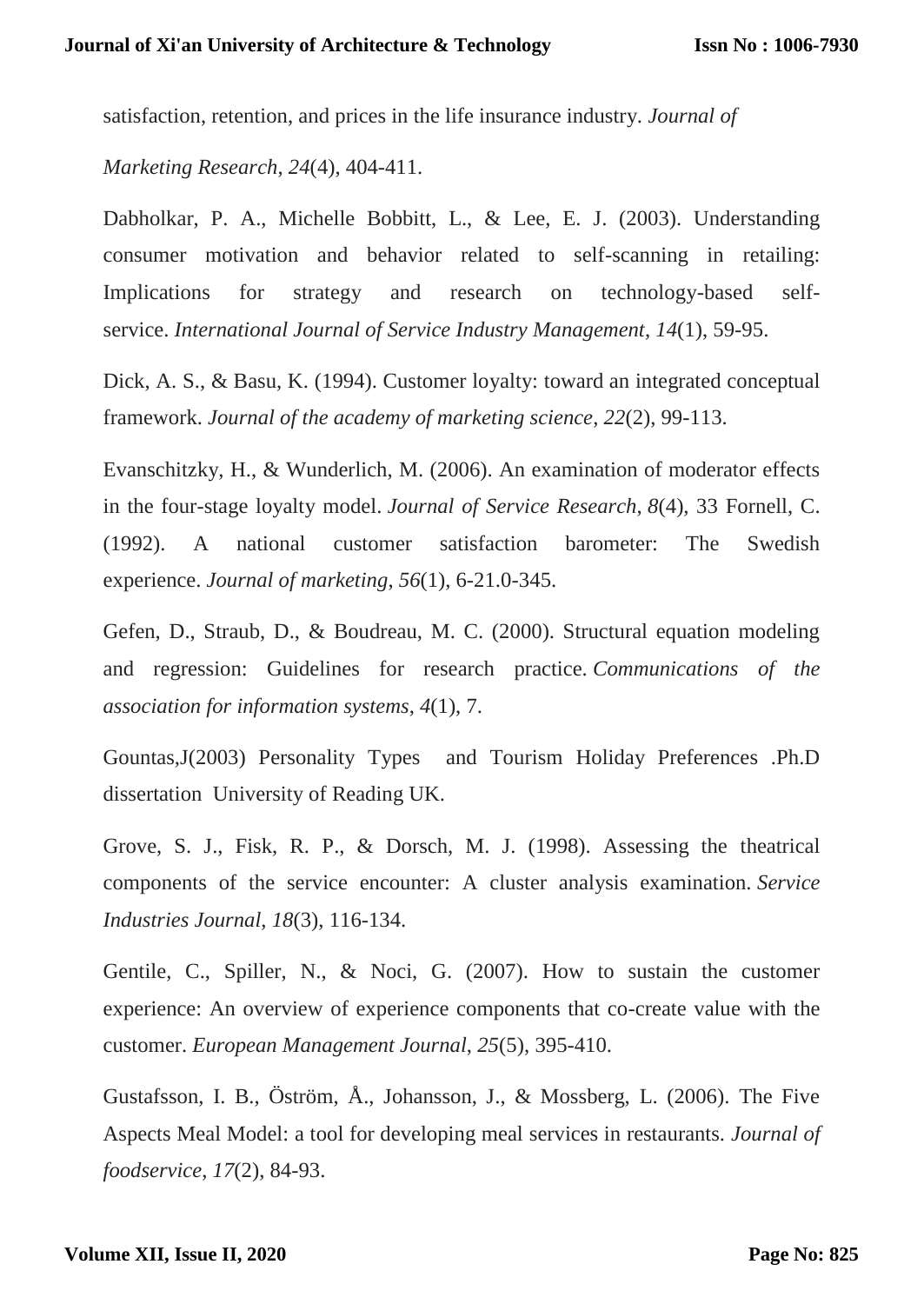Hair, J. F., Anderson, R. E., Tatham, R. L., & Black, W. C. Multivariate Data Analysis with Readings, 1996..

Hansen, K. V., Jensen, Ø., & Gustafsson, I. B. (2005). The meal experiences of á la carte restaurant customers. *Scandinavian Journal of Hospitality and Tourism*, *5*(2), 135-15

Jöreskog, K. G., & Sörbom, D. (1996). *LISREL 8: User's reference guide*. Scientific Software International Inc.

Jo Bitner, M., Faranda, W. T., Hubbert, A. R., & Zeithaml, V. A. (1997). Customer contributions and roles in service delivery. *International Journal of Service Industry Management*, *8*(3), 193-205.

Kim, C., Zhao, W., & Yang, K. H. (2008). An empirical study on the integrated framework of e-CRM in online shopping: evaluating the relationships among perceived value, satisfaction, and trust based on customers' perspectives. *Journal of Electronic Commerce in Organizations* (JECO), *6(3), 1-19.*

Khalifa, M., & Liu, V. (2007). Online consumer retention: contingent effects of online shopping habit and online shopping experience. *European Journal of Information Systems,16(6), 780-792.*

Mano, H., & Oliver, R. L. (1993). Assessing the dimensionality and structure of the consumption experience: evaluation, feeling, and satisfaction. *Journal of Consumer research*, *20*(3), *451-466.*

Milman, A. (2009). Evaluating the guest experience at theme parks: an empirical investigation of key attributes. *International Journal of Tourism Research*, *11*(4), 373-387.

May So, W. C., Danny Wong, T. N., & Sculli, D. (2005). Factors affecting intentions to purchase via the internet. Industrial Management & Data Systems, 105(9), 1225-1244.